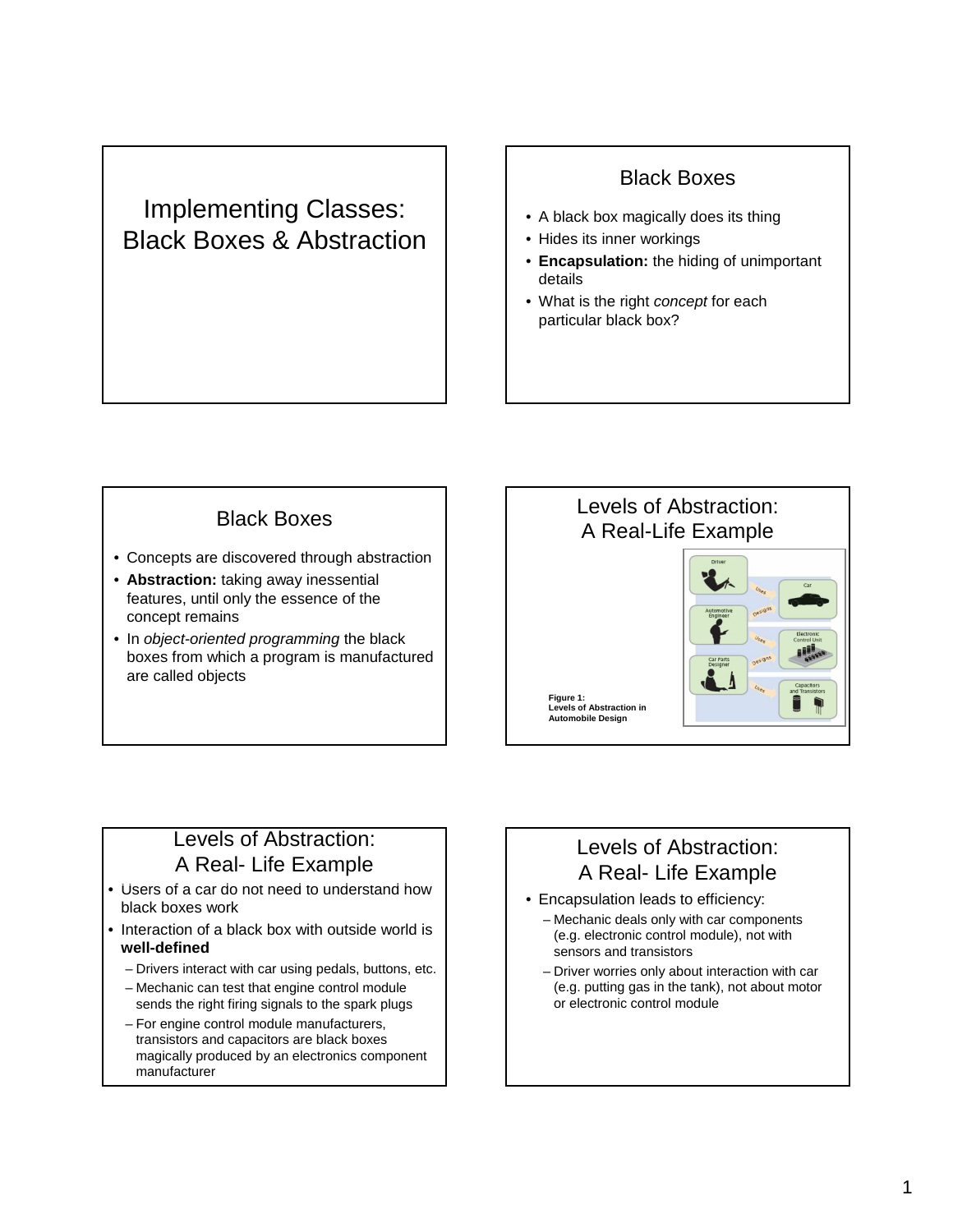

#### Levels of Abstraction: Software Design

- Old times: computer programs manipulated primitive types such as numbers and characters
- Manipulating too many of these primitive quantities is too much for programmers and leads to errors
- Solution: Encapsulate routine computations to software black boxes

#### Levels of Abstraction: Software Design

- Abstraction used to invent higher-level data types
- In object-oriented programming, objects are black boxes
- **Encapsulation:** Programmer using an object knows about its behavior, but not about its internal structure

## Levels of Abstraction: Software Design

- In software design, you can design good and bad abstractions with equal facility; understanding what makes good design is an important part of the education of a software engineer
- First, define behavior of a class; then, implement it

## Question?

- Suppose you are working in a company that produces personal finance software. You are asked to design and implement a class for representing bank accounts. Who will be the users of your class?
- **Answer:** Other programmers who work on the personal finance application

Designing the Public Interface of a Class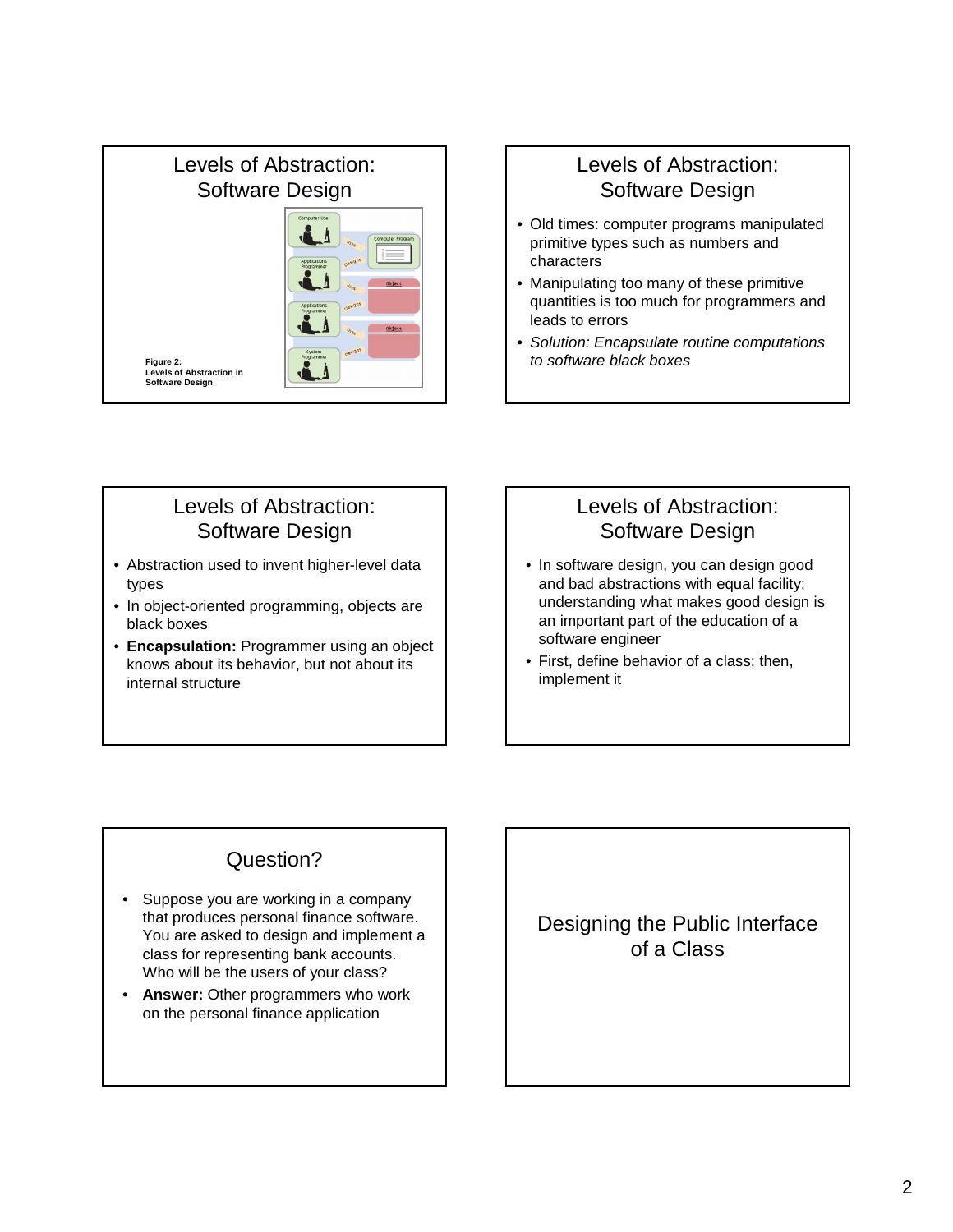#### Designing the Public Interface of a Class

- Behavior of bank account (abstraction):
	- deposit money
	- withdraw money
	- get balance

#### Designing the Public Interface of a Class: Methods

• Methods of BankAccount class:

harrysChecking.deposit(2000); harrysChecking.withdraw(500);



• We want to support method calls such as the following:

System.out.println(harrysChecking.getBalance());

### Designing the Public Interface of a Class: Method Definition

- access specifier (such as public)
- return type (such as String or void)
- method name (such as deposit)
- list of parameters (double amount for deposit)
- method body in  $\{ \}$

#### Designing the Public Interface of a Class: Method Definition

#### **Examples**

public void deposit(double amount) { . . . } public void withdraw(double amount) { . . . } public double getBalance() { . . . }



## Designing the Public Interface of a Class: Constructor Definition • A constructor initializes the instance variables • Constructor name = class name public BankAccount()